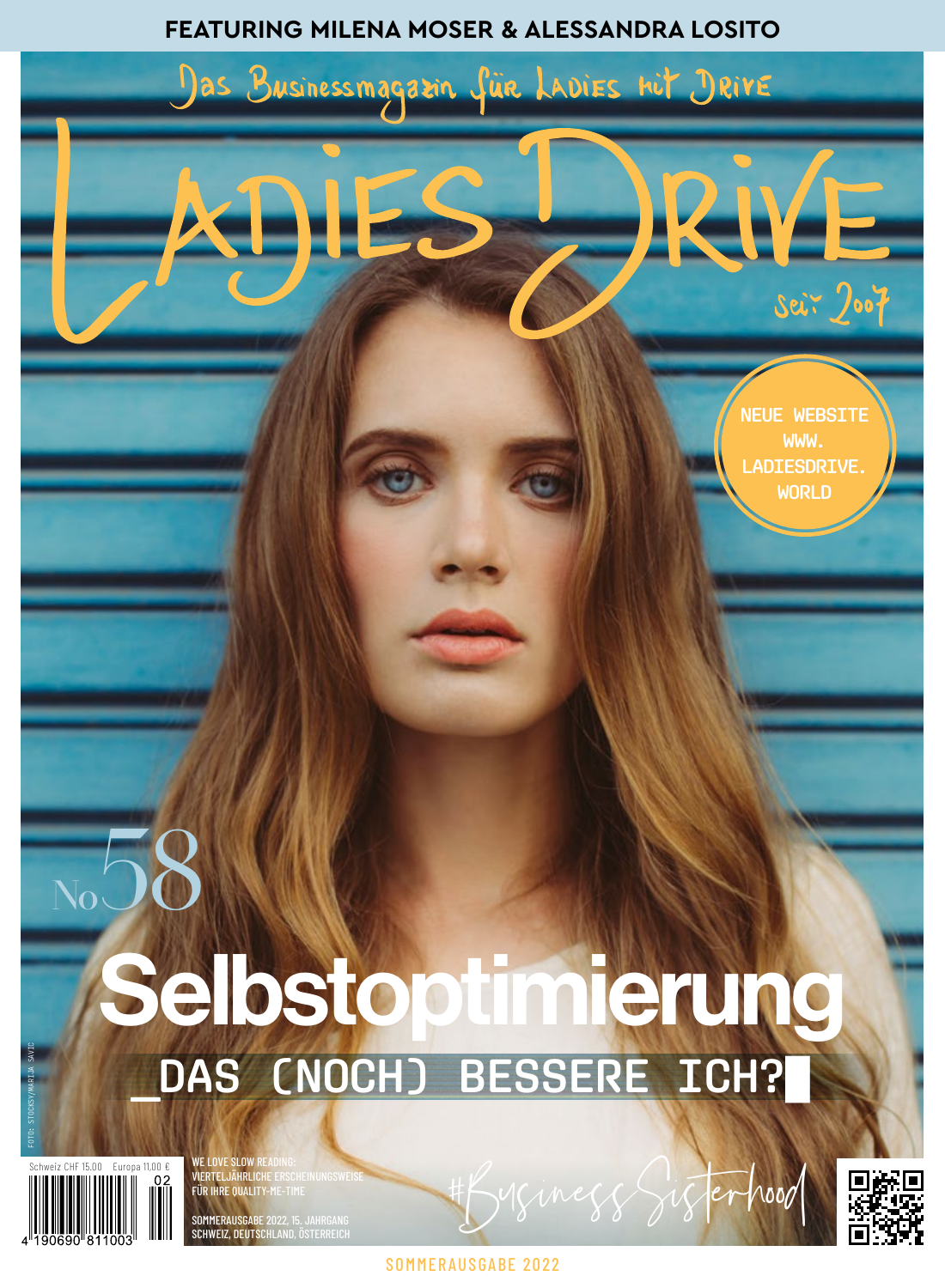# **entrepreneurship?**

*Zina Singer:* My first experience with entrepreneurship is a piece of my students, faculty, and industry. family history that has inspired me since my childhood: my great greatin mechanical engineering. He would repeatedly invent machines for cash until he came up with the double needle sewing machine. This was the foundation of the Singer Manufacturing Company that impacted actor to millionaire - a great idea transformed into an empire.

First, believe in yourself and the value what you can create. You are in the driver's seat. Then reach out to relevant stakeholders from our dynamic Swiss Innovation Ecosystem but stay focused, as it can be time consuming. And last, identify your growth strategy and targets, then take innovation loops (experiment  $\mathcal C$  evaluate).

### **You initially worked in marketing & sales in health and security risk**  more. **management companies. What attracted you to this industry, and does this knowledge still help you today?**

I spent the first 10 years of my career working for companies active in medical and security services for international travelers. I was proud to customers. This experience gave me the taste for win-win partnerships that has remained my focus throughout my career.

### **As the Vice President of Innovation and Technology Transfer at EPFL, you negotiated with many stakeholders' strategic partnerships. What advice do you have, especially for female founders who have a profound idea but are not well connected in the industry?**

Ladies Drive: Zina Singer, do you remember your first experience with profiles, joined the Innovation Village in 2019. They value our niche entrepreneurial community connected to EHL and its network of

### grandfather, Isaac Singer, was passionate about acting but his skills lay **Can you briefly describe your day-to-day work at EHL and how do startups collaborate with EHL?**

households worldwide and "magic wanded" Isaac Singer from penniless innovation ecosystem, valorizing our members to the press or at events, My daily activities range from advising students, coaching entrepreneurs, engaging in innovation consortiums, connecting EHL and the local organizing events, reporting and managing a small power team of women who make things happen at EHL's Innovation Village and much

work for companies that provide life changing solutions to their and identify the appropriate timing to meet the right partners. I believe timing is essential. Be prepared, have your hypothesis validated

You recently said in an interview that you see an "awakening in the Ihave the feeling that our education makes women more risk averse. We **hospitality industry." Hoteliers are more open to looking into startups and**  are sometimes still dominated by paternalistic mentalities, but I believe **collaborating with other partners. Can you give us some examples?** The hospitality industry is human-centric, traditional with challenging operational costs, it does not naturally focus on innovation to drive its success. These past few years some of the start-ups present in EHL's incubator have been booming: Privatedeal (room-pricing by bidding), Smeetz (digitalization and dynamic pricing), Arve, Capsule Hotels, NewCo (start-up incorporations) and Blent (data-driven solutions) all profited enormously from collaboration with others. that this tendency will flatten out with the rise of our children's generation, educated with stronger gender neutrality. **They say your network is your net worth. Is that true for you as well?** I couldn't agree more. Network is essential! Switzerland is a powerful innovation ecosystem ranked  $n^{\circ}$  (GII) since 2011 with top universities. research, start-ups, corporate and government support. My personal network helps create value by connecting opportunities to or from our entrepreneurial community.

**members of the Innovation Village. What attracted them to join you?**

### steps by validating increasingly ambitious hypotheses through **The venture industry is a very male-dominated environment. Also, in top management in hospitality, women are still rare. Do you see enough female students interested in startups in hospitality?**

### **What is crucial for you to recommend an investment or collaboration to any of your partners?**

**Which topics are currently most interesting for the hospitality industry, and do they match what startups now pick up a business idea?**  In my opinion, hot entrepreneurial topics match key interests from the industry: CSR, Social Impact & Sustainability in line with customer values and AI/Data driven solutions to reduce costs, optimize operations read and swim in the lake in winter. A couple of weeks ago I completed and increase revenue. Hygiene and contactless have led to new habits an MIT course on Strategies for Leveraging Innovation Ecosystems. You and standards over the past couple of years. **What do you do when you're on your own?** I enjoy spending time with my children: go-karting, tennis, SUP, skiing, travelling, cooking, spending time with friends. On my own, I like to sing, see, I do not get bored.

### **The theme of this issue is self-optimization – the better I. To what extent does this play a role for startups and to what extent are entrepreneurs allowed to present themselves better than they are?**

### **A well-known startup on the Swiss startups scene is Arve, one of the 31 Finally, what advice would you give to a young student who wants to launch a new startup?**

Entrepreneurship is an intensive endeavor that requires at least a balanced life hygiene and perhaps some self-optimization. Entrepreneurs must be endurant and capable of convincing, and selling "dreams", to onboard the right amount of support. Personally, I value positive and genuine human being attitudes and believe trust is instinctive and can identify the difference.

Arve offers air quality indications to hoteliers for maintenance and Evaluate the potential impact of your idea then follow your guts and customer satisfaction purposes. The founders, who have technological brace yourself as this may be the most exciting experience of your life!

Winnaretta Zina Singer has been EHL's Head of Innovation Pole since 2018. She grew up in Monaco, her father is of Anglo-Saxon/American descent and her mother of Iranian descent. She introduced the concept of Key Account Management at EPFL and EPFL Innovation Park, where she was responsible for strategic partnerships for over five years. She has also gained experience in management and account management, sales and marketing, alternating between start-ups and large companies. She is a graduate of EHL Hospitality Business School (founded in 1893 as Ecole hôtelière de Lausanne) and IMD.

### **DR. CAROLE ACKERMANN** (51)





is CEO and co-founder of the private equity company Diamondscull AG, which invests in startup companies. She is President of EHL Group (Ecole hôtelière de Lausanne), the global reference in hospitality education, a member of the Board of Directors of Allianz Switzerland, BKW, BNP Paribas Suisse, and BVZ Holding, is involved in the Board of the Bernese innovation agency be-advanced and is a Senior Lecturer at the HSG and other universities. FOTO: TOBIAS SUTTER